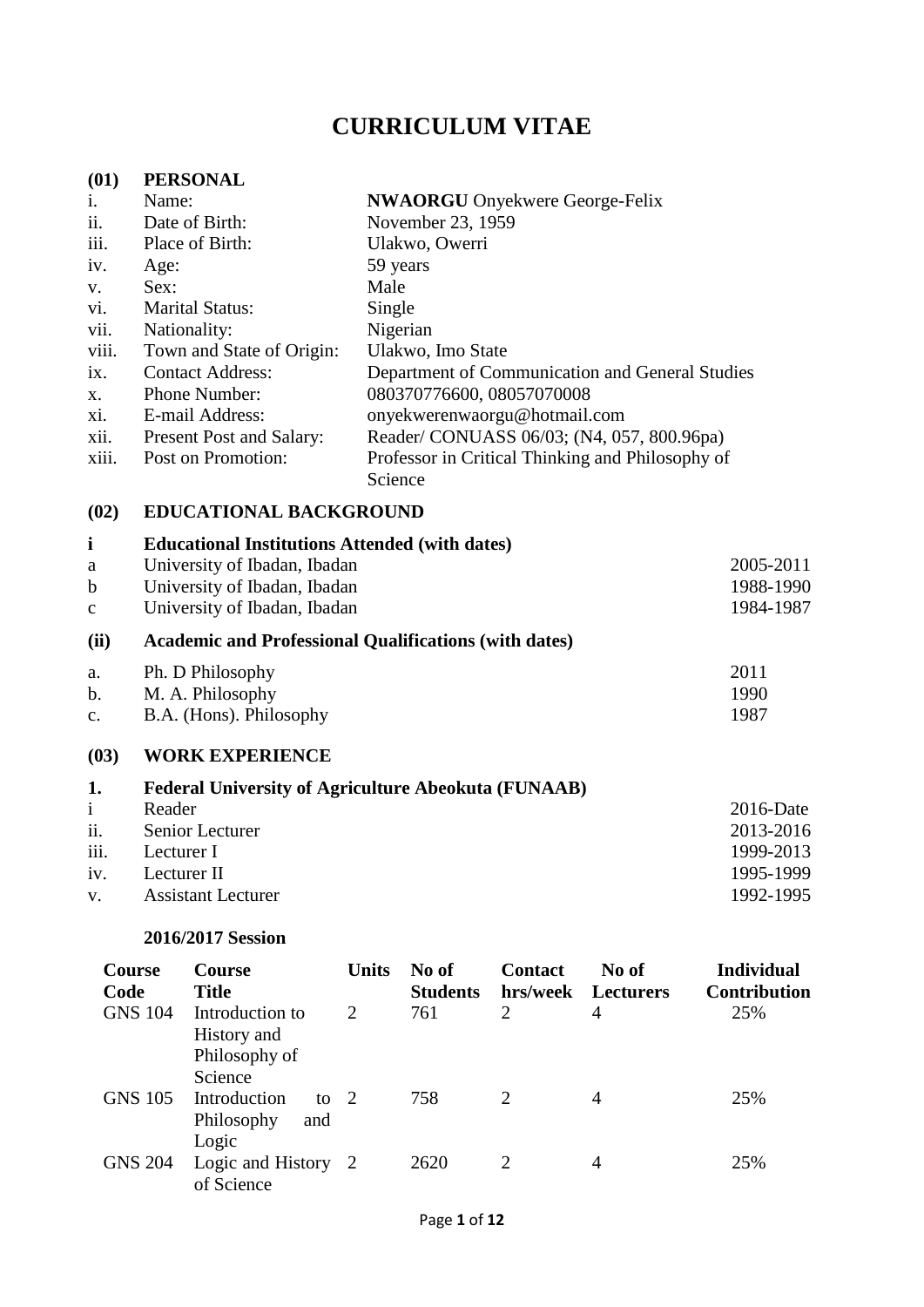| <b>PET 702</b> | Logical<br>Reasoning                                                               | $\overline{2}$ | 1                        | $\overline{2}$             | $\mathbf 1$               | 1000%                                    |
|----------------|------------------------------------------------------------------------------------|----------------|--------------------------|----------------------------|---------------------------|------------------------------------------|
| <b>PET 703</b> | Introduction<br>to<br><b>Ethical Theories</b>                                      | $\overline{2}$ | 1                        | $\overline{2}$             | $\mathbf{1}$              | 100%                                     |
| <b>PET 705</b> | Introduction<br>to<br>of<br>Theories                                               | 2              | $\mathbf{1}$             | $\overline{2}$             | $\mathbf{1}$              | 100%                                     |
| <b>PET 706</b> | Human Nature<br>Human Rights in 2<br>Theory<br>and                                 |                | 1                        | $\overline{2}$             | $\mathbf{1}$              | 100%                                     |
| <b>PET 802</b> | Practice<br>Introduction<br>to<br>Moral Philosophy                                 | $\overline{2}$ | $\mathbf{1}$             | $\overline{2}$             | $\mathbf{1}$              | 1000%                                    |
|                | 2017/2018 Session                                                                  |                |                          |                            |                           |                                          |
| <b>GNS 104</b> | Introduction<br>to<br>History<br>and<br>Philosophy<br>of<br>Science                | 3              | 41                       | 3                          | $\overline{4}$            | 25%                                      |
| <b>GNS 105</b> | Introduction<br>to<br>Philosophy<br>and<br>Logic                                   | 2              | 54                       | $\overline{2}$             | $\overline{4}$            | 25%                                      |
| <b>GNS 204</b> | Logic and History<br>of Science                                                    | 2              | 2895                     | $\overline{2}$             | $\overline{4}$            | 25%                                      |
| <b>PET 802</b> | Introduction<br>to<br>Moral Philosophy                                             | $\overline{2}$ | $\mathbf{1}$             | $\overline{2}$             | $\mathbf{1}$              | 100%                                     |
| <b>PET 803</b> | Ethical Theories<br>and Practice                                                   | 2              | $\overline{2}$           | 1                          | $\mathbf{1}$              | 100%                                     |
| <b>PET 824</b> | Advanced<br>Theories<br>OF<br><b>Human Nature</b>                                  | $\overline{2}$ | $\mathbf{1}$             | $\overline{2}$             | $\mathbf{1}$              | 1000%                                    |
|                | 2018/2019 Session                                                                  |                |                          |                            |                           |                                          |
| <b>GNS 204</b> | Logic and History 2<br>of Science                                                  |                | 3591                     | 2                          | $\overline{4}$            | 25%                                      |
| II.<br>a.      | <b>Other Experiences</b><br><b>Visiting Lecturer, Department of Philosophy. UI</b> |                |                          |                            |                           | 2016                                     |
| Course<br>Code | Course<br><b>Title</b>                                                             | <b>Units</b>   | No of<br><b>Students</b> | <b>Contact</b><br>hrs/week | No of<br><b>Lecturers</b> | <b>Individual</b><br><b>Contribution</b> |
| <b>PHI 202</b> | Introduction to<br>Logic                                                           | 3              | 62                       | 3                          | 3                         | 33%                                      |
| PHI 302        | Symbolic Logic                                                                     | 4              | 56                       | 4                          | 3                         | 33%                                      |
| <b>PHI 304</b> | Philosophy of<br>Science                                                           | 3              | 36                       | 3                          | 3                         | 33%                                      |
| PHI 413        | Philosophy of<br>Mind                                                              | 3              | 42                       | 3                          | $\mathbf{1}$              | 100%                                     |
| PHI 414        | Philosophy<br>of<br>Language                                                       | 3              | 39                       | 3                          | $\mathbf{1}$              | 100%                                     |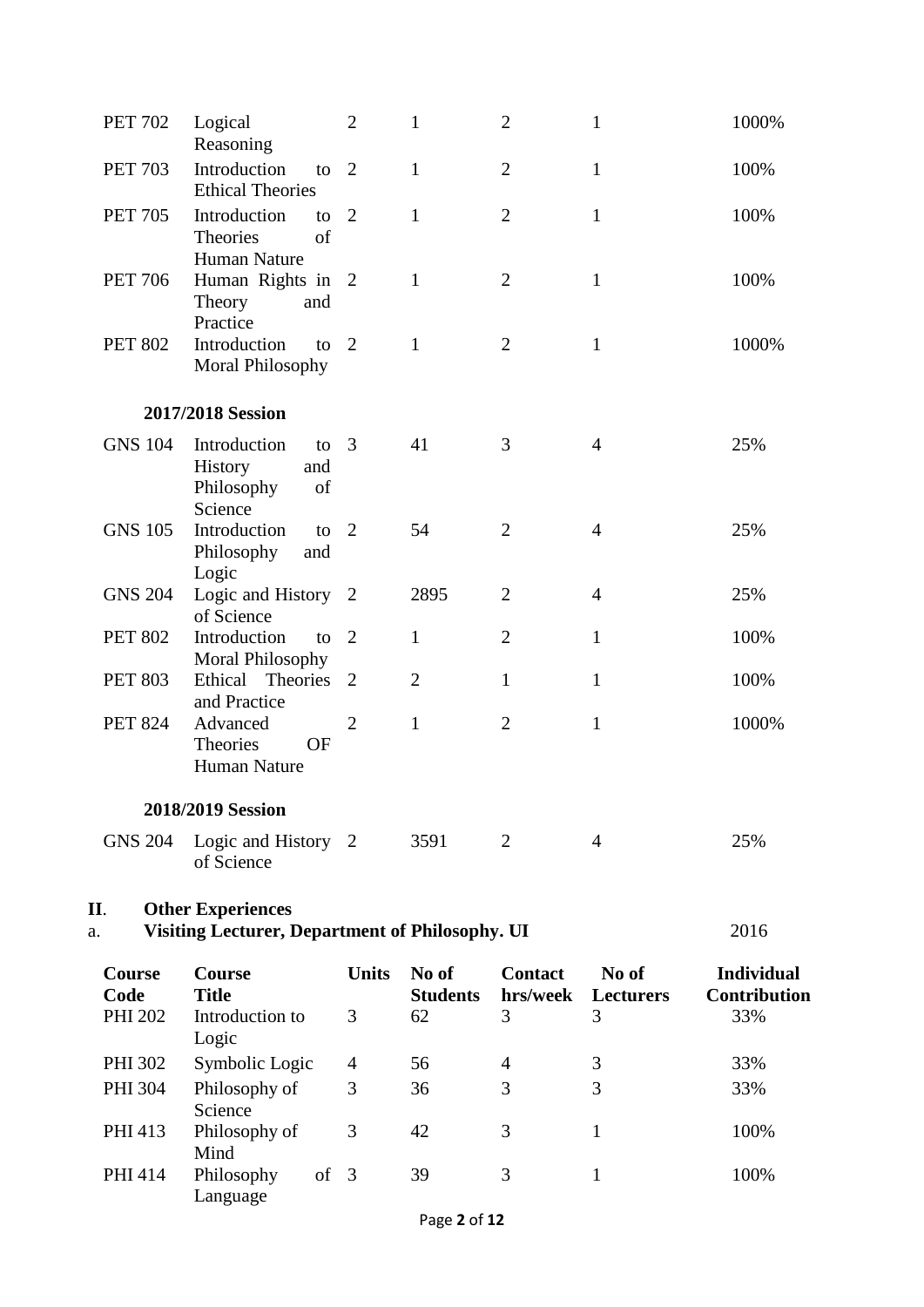| DI/PHI<br>205  | Introduction to<br>Symbolic Logic<br>(Dominican | 3              | 36 | 3 |                | 100% |
|----------------|-------------------------------------------------|----------------|----|---|----------------|------|
|                | Institute)                                      |                |    |   |                |      |
| <b>PHI 701</b> | Epistemology                                    | $\overline{2}$ | 8  | 3 | $\overline{2}$ | 50%  |
| <b>PHI 708</b> | Philosophy of<br>Language                       | 1              | 27 | 3 | 1              | 100% |
| <b>PHI 709</b> | Philosophy of<br>Mind                           | $\overline{2}$ | 9  | 3 | $\overline{2}$ | 50%  |
| <b>PHI 711</b> | Philosophy of<br>Science                        | $\overline{2}$ | 7  | 3 | $\overline{2}$ | 50%  |
| PHI 716        | Post-Analytic<br>Philosophy                     | $\overline{2}$ | 5  | 3 | $\overline{2}$ | 50%  |
| <b>MPE 707</b> | <b>Ethics and Public</b><br>Policy              | 2              | 3  | 3 | $\overline{2}$ | 50%  |
| <b>MPE 724</b> | Ethics and<br>Financial<br>Services.            | 2              | 4  | 3 | $\overline{2}$ | 50%  |

### III. **Department of Philosophy**, **Seat of Wisdom Major Seminary, Owerri, Imo State 1991/1992 Session**

| Course<br>Code | <b>Course</b><br><b>Title</b> | <b>Units</b> | No of<br><b>Students</b> | <b>Contact</b><br>hrs/week | No of<br><b>Lecturers</b> | <b>Individual</b><br><b>Contribution</b> |
|----------------|-------------------------------|--------------|--------------------------|----------------------------|---------------------------|------------------------------------------|
| <b>PHI 105</b> | Introduction to<br>Logic      | 3            | 64                       | 3                          |                           | 100%                                     |
| PHI 205        | Symbolic Logic                | 3            | 57                       | 3                          |                           | 100%                                     |
| <b>PHI 208</b> | Political<br>Philosophy       | 3            | 57                       | 3                          |                           | 100%                                     |
| <b>PHI 311</b> | Research<br>Methodology       | 3            | 53                       | 3                          |                           | 100%                                     |

# **(04) SPECIAL ASSIGNMENTS/ COMMUNITY SERVICE**

### **a. SPECIAL ASSIGNMENTS**

| Member, Board of Surveys                                       | $2018$ -Date                                                       |
|----------------------------------------------------------------|--------------------------------------------------------------------|
| Chairman, Departmental Seminar Committee                       | $2017$ -Date                                                       |
| One Calendar Year Sabbatical Leave at the University of Ibadan | 2015-2016                                                          |
| Member, ASUU-UNAAB Rules and Regulation                        |                                                                    |
| (Senior Staff) Review Committee                                | 2013-2015                                                          |
|                                                                | 2013-2015                                                          |
| Member, COLAMURUD 25 <sup>th</sup> year Anniversary Committee  | 2013-2015                                                          |
| Member, COLAMURUD Environment Committee                        | 2012-2015                                                          |
| Member, SWEHOMAC                                               | 2012-2015                                                          |
| Coordinator, Philosophy Courses (GNS 104, 105 & 204)           | 2012-2015                                                          |
| Member, CGNS Departmental DTLC Committee,                      |                                                                    |
| University of Agriculture, Abeokuta                            | $2009-Date$                                                        |
| Member, ASUU National Commitment and Welfare Committee         | 2006-2010                                                          |
| Member, UNAAB Senate, Representing Congregation                | 2004-2007                                                          |
|                                                                | Chairman, COLAMRUD 25 <sup>th</sup> year Anniversary Sub-Committee |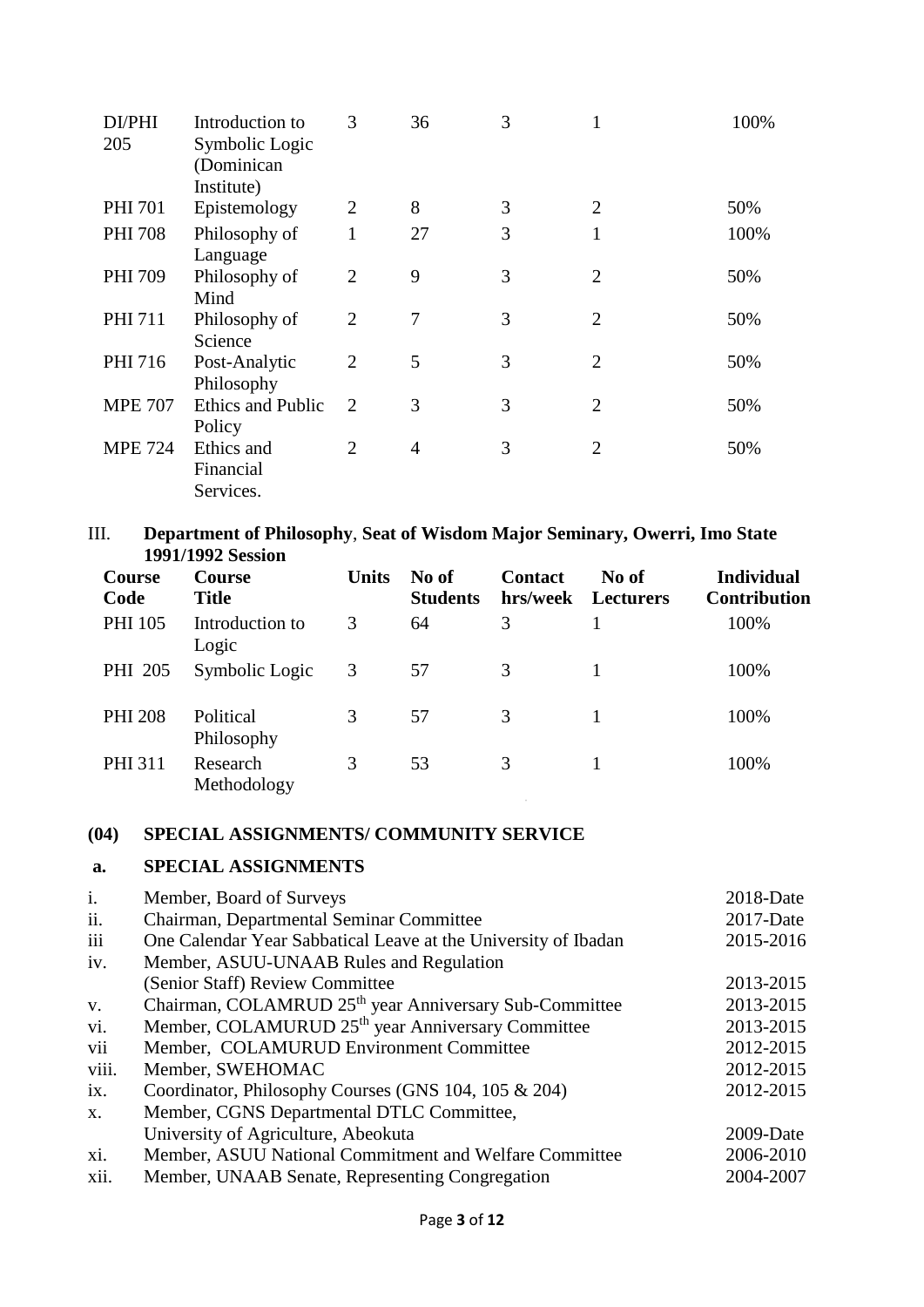| xiii.       | Chairman, Academic Staff Union of Universities,                                                   |                        |
|-------------|---------------------------------------------------------------------------------------------------|------------------------|
|             | University of Agriculture, Abeokuta ASUU- UNAAB                                                   | 2004-2006              |
| xiv.        | Vice-Chairman, Academic Staff Union of Universities,                                              |                        |
|             | University of Agriculture, Abeokuta Branch, ASUU-UNAAB                                            | 2002-2004<br>2002      |
| XV.         | Member, Rules and Regulation Review Panel<br><b>COLAMRUCS Representatives at COLERM Board</b>     | 2000-2007              |
| xvi.        |                                                                                                   |                        |
| xvii.       | Member, Ceremonials Committee                                                                     | 1997-2000              |
| xviii.      | Secretary, General Studies Departmental Meetings                                                  | 1995-1997              |
| xix.        | Examination Coordinator, General Studies Unit<br><b>COLAMRUCS Representative at COLANIM Board</b> | 1995-1997<br>1994-1997 |
| XX.         |                                                                                                   |                        |
| b.          | <b>COMMUNITY SERVICE</b>                                                                          |                        |
| i.          | President, Catholic Men Action Group (CMAG)                                                       | $2019$ -Date           |
| ii.         | Local Government Collation Officer, Presidential and                                              |                        |
|             | National Assembly Elections, Ewekoro Local Government.                                            | 2019                   |
| iii.        | Returning officer, Governorship and State House of Assembly Election,                             |                        |
|             | Ipokia/Idi-Iroko State Constituency.                                                              | 2019                   |
| iv.         | Social Commentator, Paramount FM, Abeokuta                                                        | 2018-Date              |
| ${\bf V}$ . | Regular Analyst/Social Commentator, FUNAAB Radio                                                  | 2017-Date              |
| vi.         | Coordinator, Umuekwuka Obiri Building Project                                                     |                        |
|             | Ulakwo, Owerri, Imo State.                                                                        | 2011-Date              |
| vii.        | Presiding partner, Adatan CMAG Investment (Nig.) Ltd. Abeokuta                                    | 2007-Date              |
| viii.       | Recording Partner, ABK Investment Partners                                                        |                        |
|             | Nigerian Limited, Abeokuta                                                                        | 2004-2007              |
| ix.         | Member, Independent Election Monitoring Group                                                     | 2003                   |
| X.          | Chairman, Ngor Okpala Welfare Association, Abeokuta                                               | 1995-1997              |
| xi.         | Vice-Chairman, Imo State Welfare Association                                                      | 1994-1996              |
| (05)        | <b>TRAINING PROGRAMMES ATTENDED (WITH DATES)</b>                                                  |                        |
| i.          | A Two Day Workshop on Research Grant Sourcing and Proposal Writing                                | 10-11/10/2018          |
| ii.         | A Two-Day Refreshers Workshop for Academic Staff in COLAMRUD                                      | 6-7/9/2017             |
| iii.        | FUNAAB Capacity Building Workshop; Theme: Building                                                |                        |
|             | Academic Leadership Capacity for Higher Education in the 21 <sup>st</sup> Century                 | 21/6/2016              |
| (06)        | <b>COMMENDATION</b>                                                                               |                        |
| i.          | Letter of Commendation from the Registrar, Federal University of                                  |                        |
|             | Agriculture, Abeokuta (FUNAAB/R/ESTAB. 119/1/233).                                                | 14/8/2015              |
| ii.         | Friends of Jesus, Valuable Associate, Awarded by the Catholic                                     |                        |
|             | Archdiocese of Ibadan                                                                             | 4/8/2012               |
| iii.        | Letter of appreciation by the Ghana Institute of Management and                                   |                        |
|             | Public Administration (GIMPA)                                                                     | 21/5/2012              |
| iv.         | Letter of appreciation by the Nigerian Federation of Catholic Students                            |                        |
|             | University of Agriculture, Abeokuta                                                               | 17/9/2007              |
| (07)        | <b>MEMBERSHIP OF PROFESSIONAL BODIES</b>                                                          |                        |
| i.          | Member, Philosophers Association of Nigeria                                                       | 2018-Date              |
| ii.         | Member, Society for Peace Studies and Practice                                                    | 2012- Date             |
| iii.        | Member, Association for Promoting Nigerian Languages and Culture                                  | 2007-Date              |
| iv.         | Member, Nigerian Philosophical Association                                                        | 2006- Date             |
|             |                                                                                                   |                        |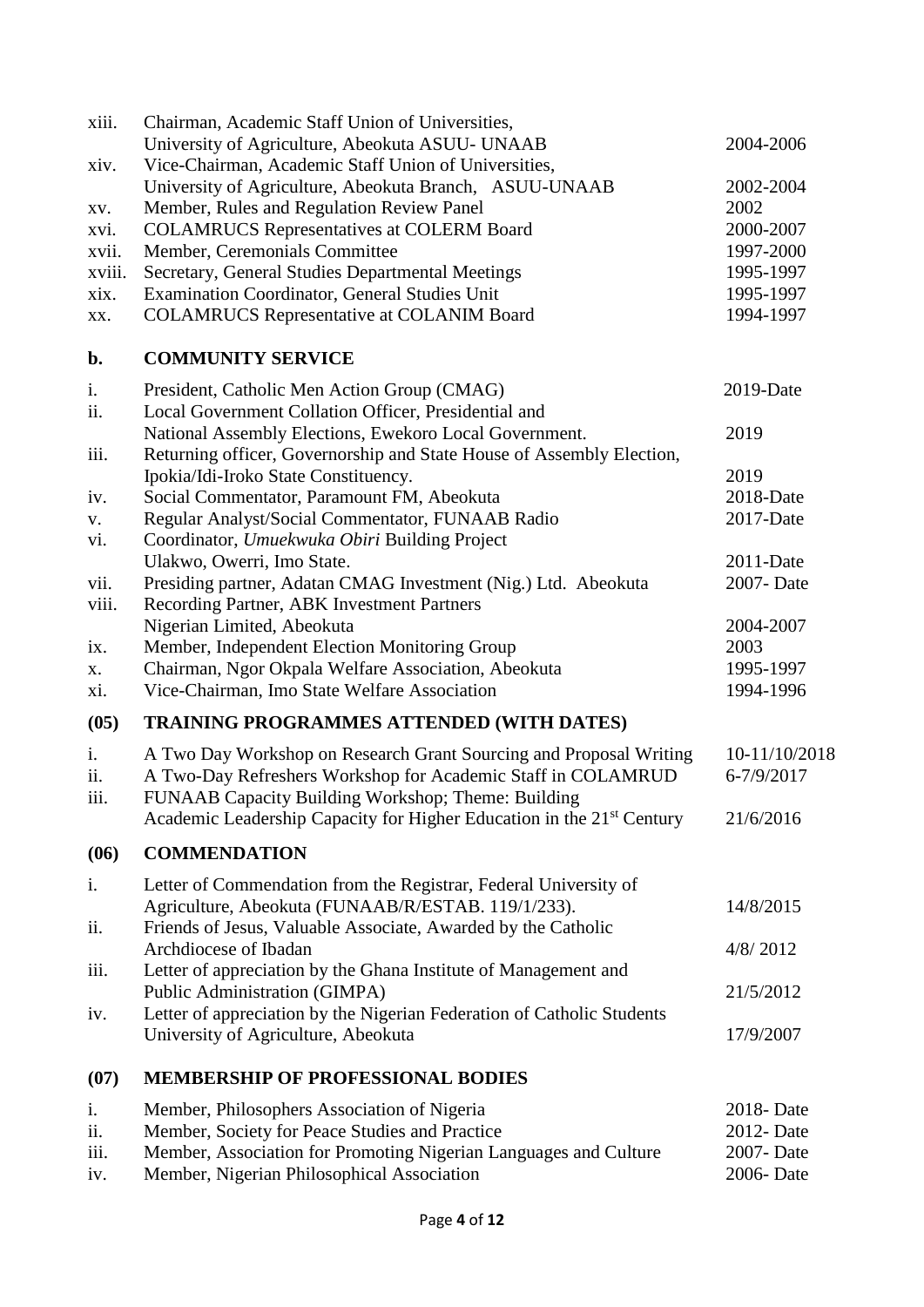# **(08) RESEARCH INTEREST OR COMMISSIONED PROJECTS**

### **(i) Completed**

| a.             | Thompson, O.O. and <b>Nwaorgu, O.G.F.</b> Godmotherism:                |      |
|----------------|------------------------------------------------------------------------|------|
|                | A Threat to Sustainable Development and Democratisation in Nigeria     | 2019 |
| $\mathbf b$ .  | <b>Nwaorgu, O.G.F., Thompson, O.O., Odozor, U.S. and Afolabi, A.S.</b> |      |
|                | When Religion Threatens the School: The <i>Hijab</i> Crisis and        |      |
|                | Emergence of President Muhammadu Buhari in a Multiethnic State.        | 2019 |
| $\mathbf{c}$ . | Okolo, M.S.C and <b>Nwaorgu, O.G.F.</b> The Nexus between Logic        |      |
|                | and the General Studies.                                               | 2017 |
| (ii)           | In Progress:                                                           |      |
| a.             | The paradox of Quine's Two Dogmas of Empiricism                        |      |
| $\mathbf b$ .  | Logic and Human Affairs                                                |      |
| $\mathbf{c}$ . | Science in Africa: Past, Present and Future                            |      |

- d. Mechanistic Reductionism and Morality
- e. Scientific Theories Derive More from Reason than Experience: A Case Study of the Concept of Gravitation
- (f) The Centrality of Religion in Human Culture

### **(9) PUBLICATIONS**

### **(a) Projects/Dissertations/Thesis**

- i. **Nwaorgu, O.G.F. (2011).** The Kantian Defence of Induction." Unpublished PhD Thesis Department of Philosophy, University of Ibadan.
- ii. **Nwaorgu, O.G.F., (1990).** Quine's Two Dogmas of Empiricism: A Critical Appraisal. Unpublished MA Dissertation, Department of Philosophy, University of Ibadan.
- iii. **Nwaorgu, O.G.F. (1987).** A Critique of Spinoza's Ethical Theory. Unpublished BA Long Essay, Department of Philosophy, University of Ibadan

# **(b)** Articles in Learned Journals<br>\*+1 Thompson, O.O., Nwaorgu.

- Thompson, O.O., **Nwaorgu, O.G.F.** and Aduradola, R.R. (2019). Remembered or Dismembered, Deified or Defied? The Challenges of African Heroines in Contemporary History. *LWATI: A Journal of Contemporary Research*. 16(1): 94-115. Publisher: The Universal Academic Service, University of Swaziland, Southern Africa. ISSN: 1813-222.
- \*2. **Nwaorgu, O.G.F.,** Ojukwu, C.C. and Okolo, M.S.C (2017). Philosophy and Nation Building. *Or-Che Uma: African Journal of Existential Philosophy.* 5(2): 166-194. Publisher: Department of Philosophy with TETFUND, Benue State University, Makurdi, Nigeria. ISSN: 2276-8068
- 3. **Nwaorgu, O.G.F.** and Akomolafe, O.M. (2017). Interrogating Richard Rorty's Critique of Analytic Philosophy. *Ibadan Dominican Studies*: *A Dialogue of Faith, Reason and Science*. 3: 201-211. Publisher: Dominican Institute (now University) of Philosophy and Theology, (Formally Affiliated to the University of Ibadan), Ibadan, Nigeria. ISSN: 978-978-3205-320
- \*4. **Nwaorgu, O.G.F** (2016). Occupational Prospects in Philosophy. *Philosophy and Praxis: Journal of the Nigeria Philosophical Association.* 7:102-118. Publisher: The Nigeria Philosophical Association. ISSN: 2006-9235

<sup>\*+</sup>Papers in Foreign Journals added after last promotion \*Papers added after last promotion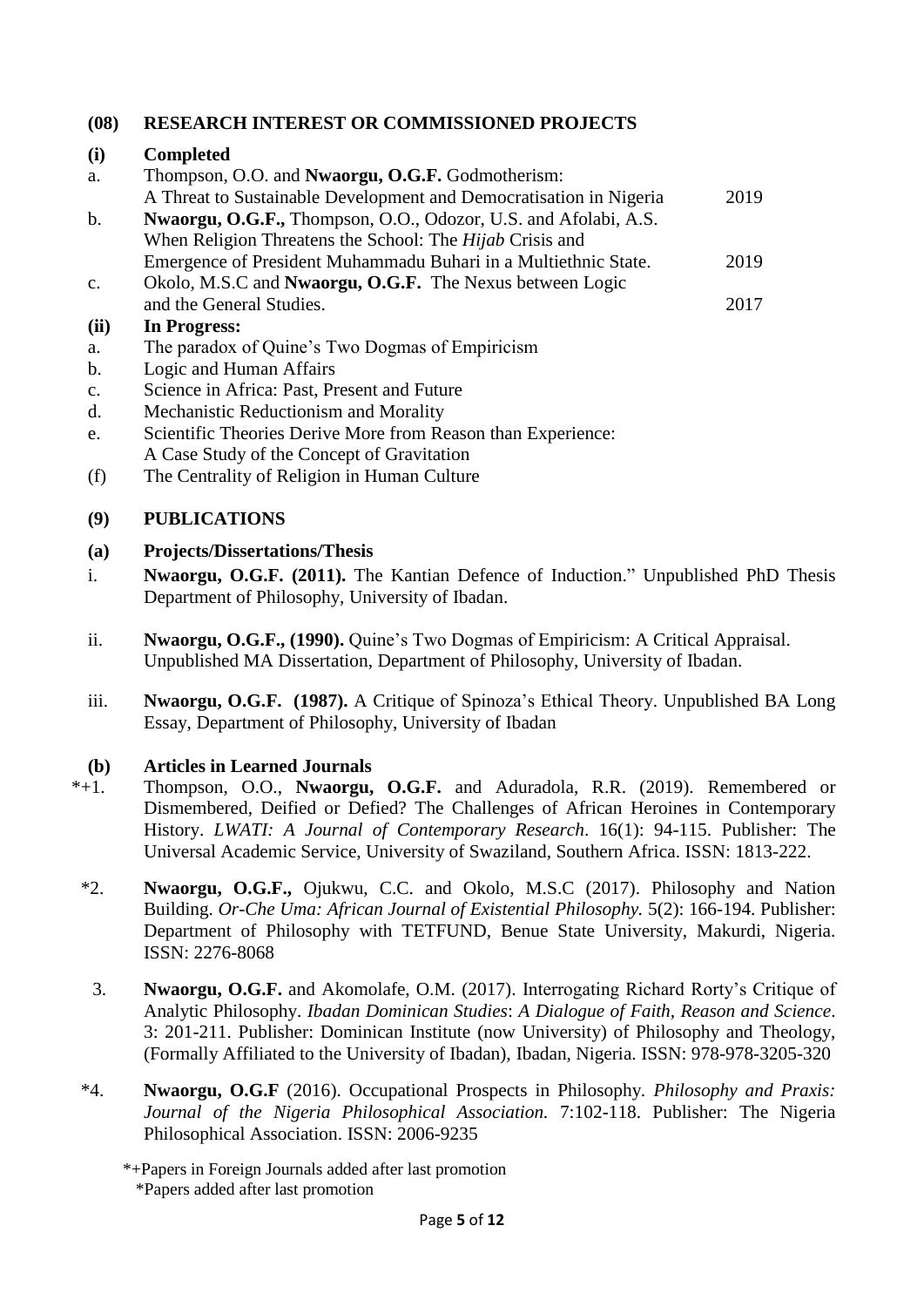- \*5. **Nwaorgu, O.G.F** (2016). An Evaluation of the Moral Doctrine of Spinoza and the Ethical Theory of Emotivism. *African Philosophical Inquiry*. 6: 81-98. Publisher: African Society for Philosophical Research. ISSN: 0794-6031
- \*6. Thompson, O.O., **Nwaorgu, O.G.F.** and Boge, F.I.O. (2016). The Leahy Law, Nigeria's Counter-Terrorism Measures and Foreign Policy Direction. *African Journal of International Affairs and Development.* 20(1&2): 61-85. Publisher: College Press Publishers & Lead City University, Ibadan. Nigeria. ISSN: 117-272X
- 7. Thompson, O.O., Ojukwu, C.C. and **Nwaorgu, O.G.F.** (2016). United we Fall, Divided we Stand: Resuscitation of the Biafra state secession and the National Question Conundrum. *Journal of Research in Development*. 14(1): 255-267. Publisher: Department of Maritime Management Technology, Federal University of Technology, Owerri (FUTO). ISSN: 1596- 8308. Available online at http://www.transcampus.org/JORINDV14JUN2016/24.pdf
- +8. **Nwaorgu, O.G.F.** (2015). Scientific Culture, Globalisation and Africa, *Journal of Philosophy and Nature.* 11(1):86-102. Publisher: Department of Classics and Philosophy, University of Cape Coast, Ghana. ISSN: 0855-6881.
- +9. **Nwaorgu, O.G.F. (**2013). Anomalies of the Nigerian Federalism. *Canadian Social Science*, 9(4): 116-125. Publisher: Canadian Academy of Oriental and Occidental Culture, Canada. ISSN: 1712-8056. Available online at <http://www.cscanada.net/index.php/css/article/view/j.css.1923669720130904.5720/4323>
- **+**10. Ojukwu, C. C. and **Nwaorgu, O.G.F**. (2013**).** Ethnic Elite Organization and Political Transitions in Nigeria: Ohaneze Ndigbo in Perspective. *Canadian Social Science,* Vol. 9(1): 106-115. Publisher: Canadian Academy of Oriental and Occidental Culture, Canada. ISSN: 1712-8056 Available online at <http://www.cscanada.net/index.php/css/article/view/j.css.1923669720130901.9555/3584>
	- 11. Badru, R. O. and **Nwaorgu, O.G.F**. (2013). The Ethnic Primordialist-Constructivist /Instrumentalist Debate, and the Politics of Disjunction in Nigeria: Exploring Trust as a Moral Resource for the Process of National Integration, *African Journal of International Affairs and Development.* 17(1&2): 211-236. Publisher: College Press and Lead City University, Ibadan, ISSN: 1712-272x
	- 12. **Nwaorgu, O.G.F.** (2011). Rethinking the Political Economy of Africa from a Humanist-Moral Angle, *Journal of Humanities*, *Social Sciences and Creative Arts*. 6(2): 38-52 Publisher: Federal University of Agriculture, Abeokuta. ISSN: 2277-078N Availabe online at <http://journal.unaab.edu.ng/index.php/JHSSCA/article/view/1273>
	- 13. **Nwaorgu, O.G.F.** (2009). Science and Technology in Development. *Journal of Humanities Social Sciences and Creative Arts,* 4(2): 80-86 Publisher: Federal University of Agriculture, Abeokuta, Nigeria. ISSN: 2277-078x. Available online http//journal .unaab.edu.ng/asset.
- +14. Odozor, U.S and **Nwaorgu, O.G.F.** (2009). Prospects for Evolutionary Philosophy. *Journal of Philosophy and Nature,* 5, 1:82-108. Publisher: Department of Philosophy and Classics, University of Cape Coast, Ghana. ISSN: 0855-6881.

+Foreign Journals

 <sup>\*</sup>Papers added after last promotion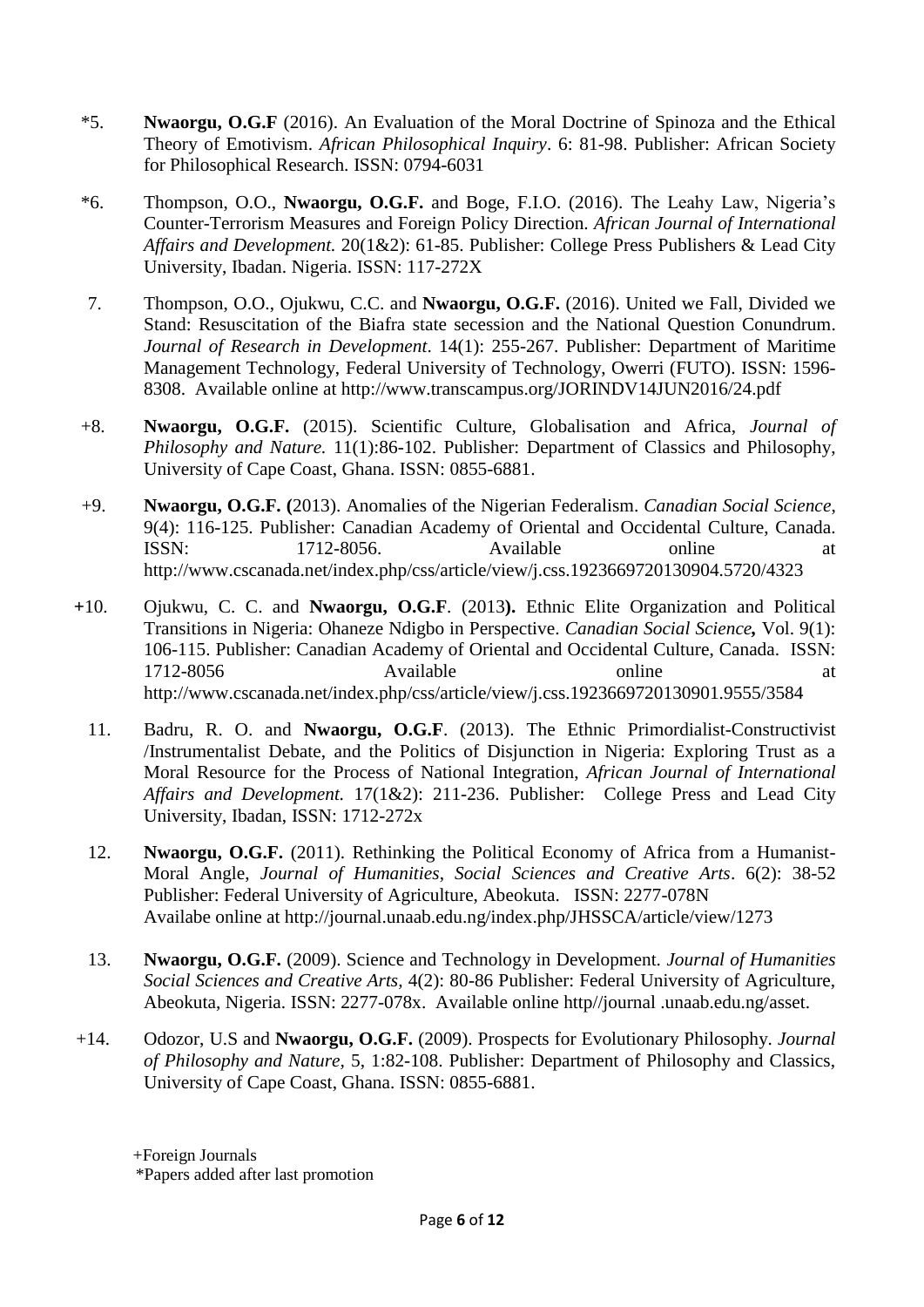- 15. **Nwaorgu, O.G.F.** (2007). The Problem of Induction and the Concept of Universals, *Amamihe: Journal of Applied Philosophy*. 5: 163-173 Publisher: Department of Philosophy, Imo State University, Owerri, Nigeria.
- 16. **Nwaorgu, O.G.F.** (2007). The Role of Mathematics in Learning, *Journal of Nigerian Languages and Culture. 9*(2): 107-120 Publisher: Association for Promoting Nigerian Languages and Culture (APNILAC) Nigeria. ISSN: 1595-4730.
- 17. **Nwaorgu, O.G.F.** (2004). An Evaluation of the Standard of Education in Nigeria. *Journal of Nigerian Languages and Culture,* 6(2): 118 - 125. Publisher: Association for Promoting Nigerian Languages and Culture (APNILAC) Nigeria. ISSN: 1595-4730
- 18. **Nwaorgu, O.G.F.** (2003). The Copernican Revolution, Galileo, and the Catholic Church, *CONTEXT*: *Journal of Social and Cultural Studies*, 6(2): 31 -41; Publisher: Context Research Network (CR-Net) ISSN: 1119-9229. Department of English, University of Ibadan, Ibadan, Nigeria. Available online at http//contextJournal.word press. Corn/.
- 19. **Nwaorgu, O. G. F.** (2002). Sentences, Statements, Propositions, and the Idea of a Technical Language for Philosophy, *CONTEXT: Journal of Social and Cultural Studies.* 5(2): 67-81 Publisher: Context Research Network (CR-Net) ISSN: 1119-9229. Department of English, University of Ibadan, Ibadan, Nigeria. Available online at http//contextJournal.wordpress.corn/
- 20. **Nwaorgu, O.G.F.** (1999). The Interface of Culture and Economic Development *CONTEXT: Journal of Social and Cultural Studies* 3(2): 104-119 Publisher: Context Research Network (CR-Net), ISSN: 1119-9229. Department of English, University of Ibadan, Ibadan, Nigeria. Available online at http/!contextjournal.wordpress.com!
- 21. **Nwaorgu, O.G.F.** (1997). Philosophy in Africa: Towards a Pragmatic Approach, *ESSENCE: An International Journal of Philosophy*. 1 (2 & 3): 48-54 Publisher: Department of Philosophy, Lagos State University, Ojo, Lagos, Nigeria ISSN: 1118-8170
- 22. **Nwaorgu, O.G.F.** (1996). The Place of Logic and Philosophy of Science among the Sciences*, Bauchi Liberal Studies Series*. 1 (1): 36-45. Publisher: General Studies Directorate, Abubakar Tafawa Balewa University, Bauchi, Nigeria

### **c. Articles Accepted for Publication**

- \*+23. Thompson, O.O., Afolabi, A.S and **Nwaorgu, O.G.F** Sweeter with Age: The Enigmatic Miss Jane McCotter in the Colonial Services of the Egba Native Administration in Abeokuta, Nigeria, 1929-1955. *Journal of International Women's Studies* (Online). Vol. 20 (7). Publisher: Department of Anthropology, Bridgewater University, MA., USA. ISSN: 1539-890. Letter of Acceptance dated 23 June, 2019
	- \*24. **Nwaorgu, O.G.F.** Logic and Life: The Import of Ratiocination. *African Philosophical Inquiry*. Vol 7. Publisher: Department of Philosophy, University of Ibadan. Letter of Acceptance dated 2 March, 2019
	- \*25. **Nwaorgu, O.G.F.** Morality for the Young, the Values of Patriotism and Rational Cultural Integration. Journal of Nigerian Languages and Culture (JONLAC), 18, (1) Publisher: Association for Promoting Nigerian Languages and Culture (APNILAC) Nigeria. ISSN: 1595-4730. Letter of Acceptance dated 2 May, 2019
		- \*+Papers in Foreign Journals added after last promotion \*Papers added after last promotion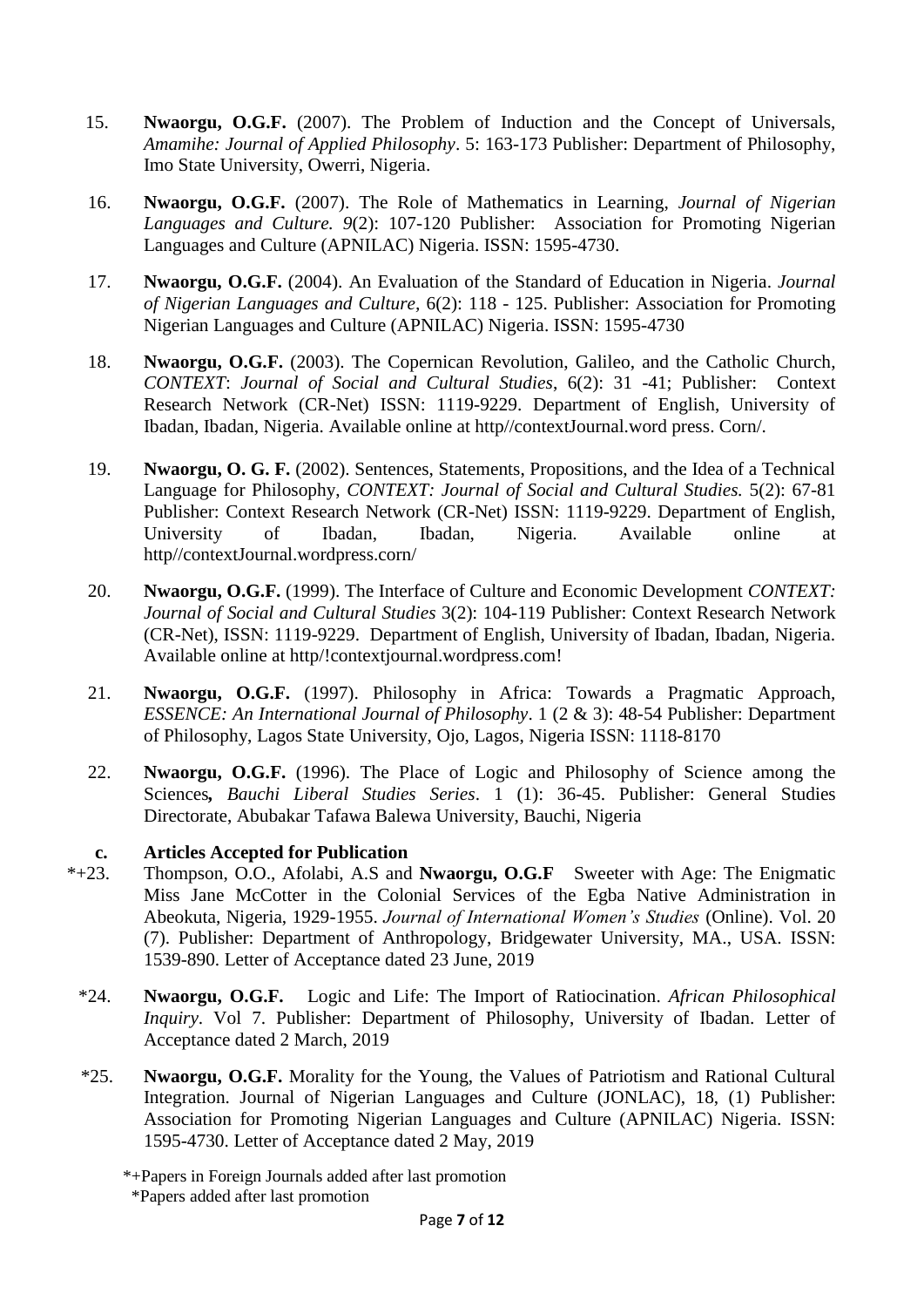# **d. Chapters in Books.**<br>\*+26. **Thompson, O.O., Ad.**

- Thompson, O.O., Aduradola, R.R., Odozor, U.S., **Nwaorgu, O.G.F.,** Afolabi,A.S and Ade-Ibijola, A.O **(2019)** 'The World Against Us': The Vulnerable Group, Marange Diamond Mines and the Corporate Social Responsibility Question. Pp123-138. In Mugova, S. and Sachs, P (Eds) *Opportunities and Pitfalls of Corporate Social Responsibility: The Marange Diamond Mines Case Study*. Switzerland: Springer ISBN: 978-3-030-17101-8.
- 27. **Nwaorgu, O.G.F.** and Udefi, Amaechi (2016) The Role of Intellectuals in Contemporary Africa, In *Ethics, Governance and Social Order in Africa*, O.A. Oyeshile and F. Offor (Eds.) pp 31-41, Ibadan. Publisher: Zenith Book House Ltd. ISBN: 978-50793-7-1.
- 28. **Nwaorgu, O.G.F. (2003)** Ethnic Suspicion in Nigerian Politics, In *Philosophy and Politics: Discourse on Values, Politics and Power in Africa*, M. Dukor, (ed.) pp. 122-133, Lagos: Publisher: Malthouse Press Limited, ISBN: 978-023-1692.
- 29. **Nwaorgu, O.G.F. (2000**) Spinoza's Metaphysics and Moral Philosophy, In *The Great Philosophers Vol. III*, G.O. Ozumba (ed.) pp. 28-43, Awka: Publisher: R&K Books. ISBN: 978-047-319-2.
- 30. **Nwaorgu, O.G.F. (2000)** Two Dogmas of Empiricism Reconsidered, In *The Great Philosophers Vol.* 111 G.O. Ozumba (ed.) pp. 111-130, Awka: Publisher: R&K Books ISBN: 978-978-047-391-2.
- 31. **Nwaorgu, O.G.F. (2000)** Freedom and Determinism: A Crucial Theme in Metaphysics. In *Issues and Problems in Philosophy,* K.A. Owolabi (ed.) pp. 122-127, Ibadan. Publisher: Grovacs (Network).ISBN: 978-044-311--8

### **e.** *Edited Conference Proceedings*

- 32. **Nwaorgu, O.G.F.** (2013) Critical Thinking and the Problem of Insecurity in Africa, In *Managing Security in a Globalised World*, I. 0. Albert and W. A. Eselebor. (Eds.) pp. 140- 154, Ibadan. Publisher: Society for Peace Studies and Practice ISBN: 978-978-51368-7-6
- 33. **Nwaorgu, O.G.F.** (2010) Scientific Attitude As The Foundation of Technological Progress And Economic Development, In *A Holistic Approach to Human Existence and Development,* K.A. Olu-Owolabi and A. B. Ekanola (Eds.) pp 415-431, Ibadan: Publisher: Hope Publications. ISBN: 978-978-919-146-8

# **f. Monograph***s*

- 34. **Nwaorgu, O.G.F.** (2011) *The Root and Importance of Kant's Copernican Revolution in the Philosophy of Science,* Ibadan. Publisher: Book Wright Publishers (25 pages) ISBN: 978- 978-49579-7-7
- 35. **Nwaorgu O.G.F.** (2011) *Reductionism and the Traditional Approach in Interpreting Human Experiences*, Ibadan. Publisher: Book Wright Publishers (31 pages) ISBN: 978-978- 49579—8-4
- 36. **Nwaorgu, O.G.F.** (2010) *Spinoza's Metaphysics and Positivism*, Ibadan. Publisher: Book Wright Publishers (24 pages). ISBN: 978-978-49740-4-2.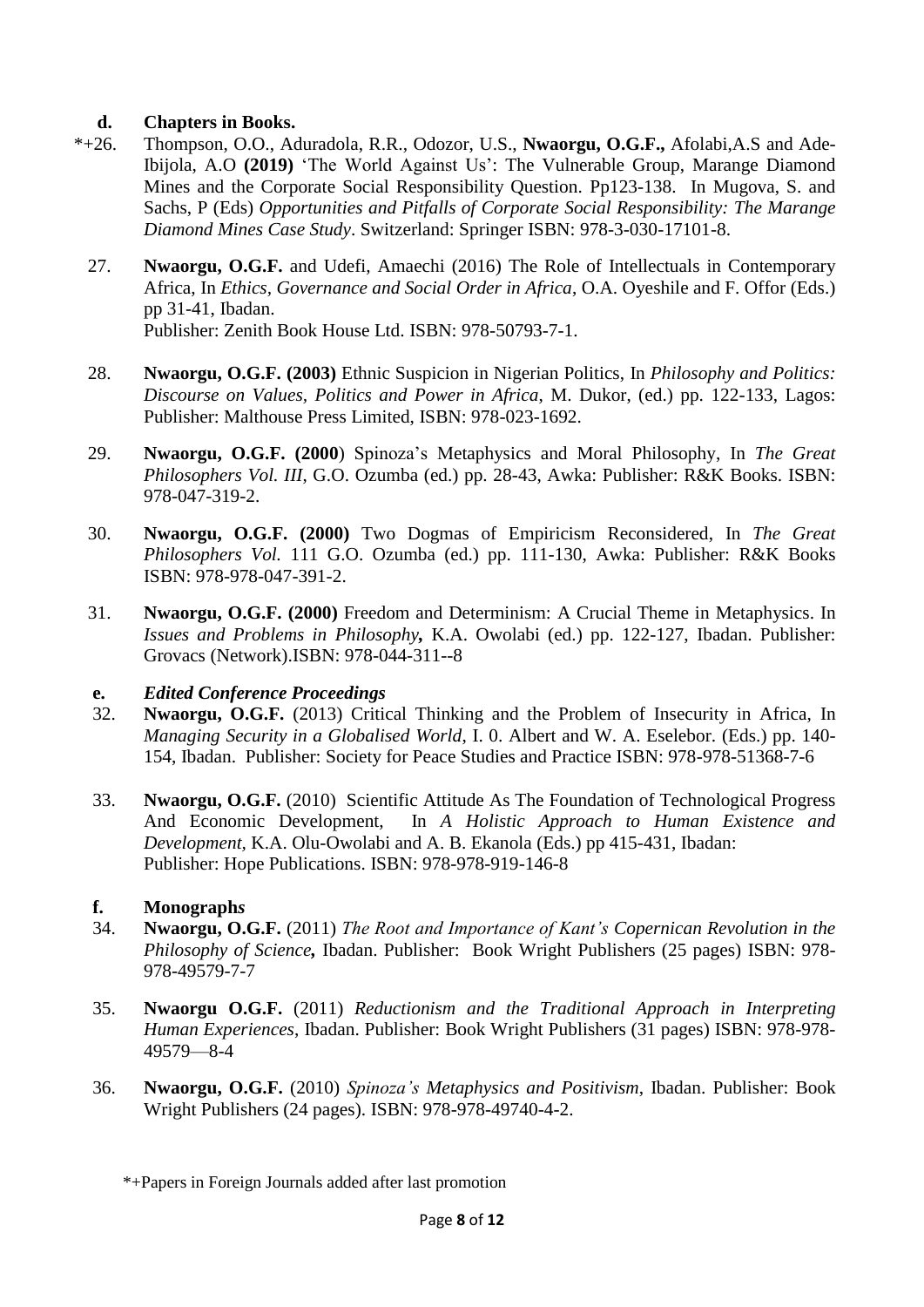37. **Nwaorgu O, G, F.** (2010) *African Philosophy and Africa's Predicament*, Ibadan. Publisher: Book Wright Publishers (33 pages).ISBN: 978-978-49740-1-1

# **10. MAJOR CONFERENCES ATTENDED AND PAPERS READ**

- 1**.** Thompson, O.O and **Nwaorgu, O.G.F** (2019) **A Three Day Conference on** Fela Kuti International Conference on African Homelands and Social Theory, at the Institute of African and Diaspora Studies, University of Lagos. July 4-8. **Paper Read: Can The Leopard Change Its Spot? An Assessment of Human Rights in the 'Outside World' Under President Muhammadu Buhari, 2015-2019.**
- 2. **Nwaorgu, O.G.F** (2018) The 2018 Biennial Conference of the Philosophers Association of Nigeria In collaboration with UNESCO Reginal Office in Abuja. At Adekunle Ajasin University, Akungba Akoko, Ondo State. Nigeria, 14-17 November. **Paper Read**: **Morality for the Young, the Values of Patriotism and Rational Cultural Integration**
- 3. Okolo, M.SC & **Nwaorgu, O.G.F** (2017) An International Conference on General Studies programme: Relevance for National Development. At Redeemer's University Osun State.  $30^{th}$  & 31st May.

**Paper Read: The Nexus between Logic and General Studies.** 

4. **Nwaorgu**, **O.G.F** (2016) A Four Day Conference on Critical Thinking and Creativity for Sustainable Development. Held at Permanent Site, University of Jos, Plateau State. Nigeria. 26-30 October 2016.

**Paper Read: Critical Thinking and Human Creativity in Democracy and good Governance**

- 5**. Nwaorgu, O.G.F** (2016). Nigerian Philosophical Association Biennial International Conference. At the University of Uyo, Akwa-Ibom State, Nigeria  $27<sup>th</sup>$  -  $28<sup>th</sup>$  October. **Paper Read: Philosophy and Nation Building.**
- 6**.** Thompson, O.O., **Nwaorgu, O.G.F.** and Raheem Abiodun (2016): The 10th International Conference organized by the Society for Peace Studies and Practice on "Curbing Corruption and Building Sustainable Peace" held at the Grand Hotel, Asaba, Delta state, 15- 17 August.

**Paper Read**: **Even Our Leaders of Tomorrow?: A Silhouette of Corruption and Anticorruption crusades in Nigeria.**

7**. Nwaorgu, O.G.F.** and Udefi, Amaechi (2016) A One-Day Colloquium in Honour of Emeritus Professor, Godwin Sogolo by the Department of Philosophy, University of Ibadan in Conjunction with Former students of Godwin Sogolo,  $10<sup>th</sup>$  May, 2016 at the University of Ibadan, Ibadan, Nigeria.

**Paper Presented**: **The Role of Intellectuals in Contemporary Africa**

8. **Nwaorgu, O.G.F** (2012) A 3-Day Conference on the Security Sector and Conflict Management in Nigeria Organized by the Institute of Africa Studies  $(50<sup>th</sup>$  Anniversary) Peace and Conflict Studies programme, University of Ibadan in collaboration with IFRA, Nigeria, Ibadan  $14<sup>th</sup>$ -16<sup>th</sup> August, 2012 at Institute of African Studies, University of Ibadan.

**Paper Read**: **The Genesis and Nature of Nigeria's Insecurity as Inherent in the Formation of the Nigerian Nation-State.**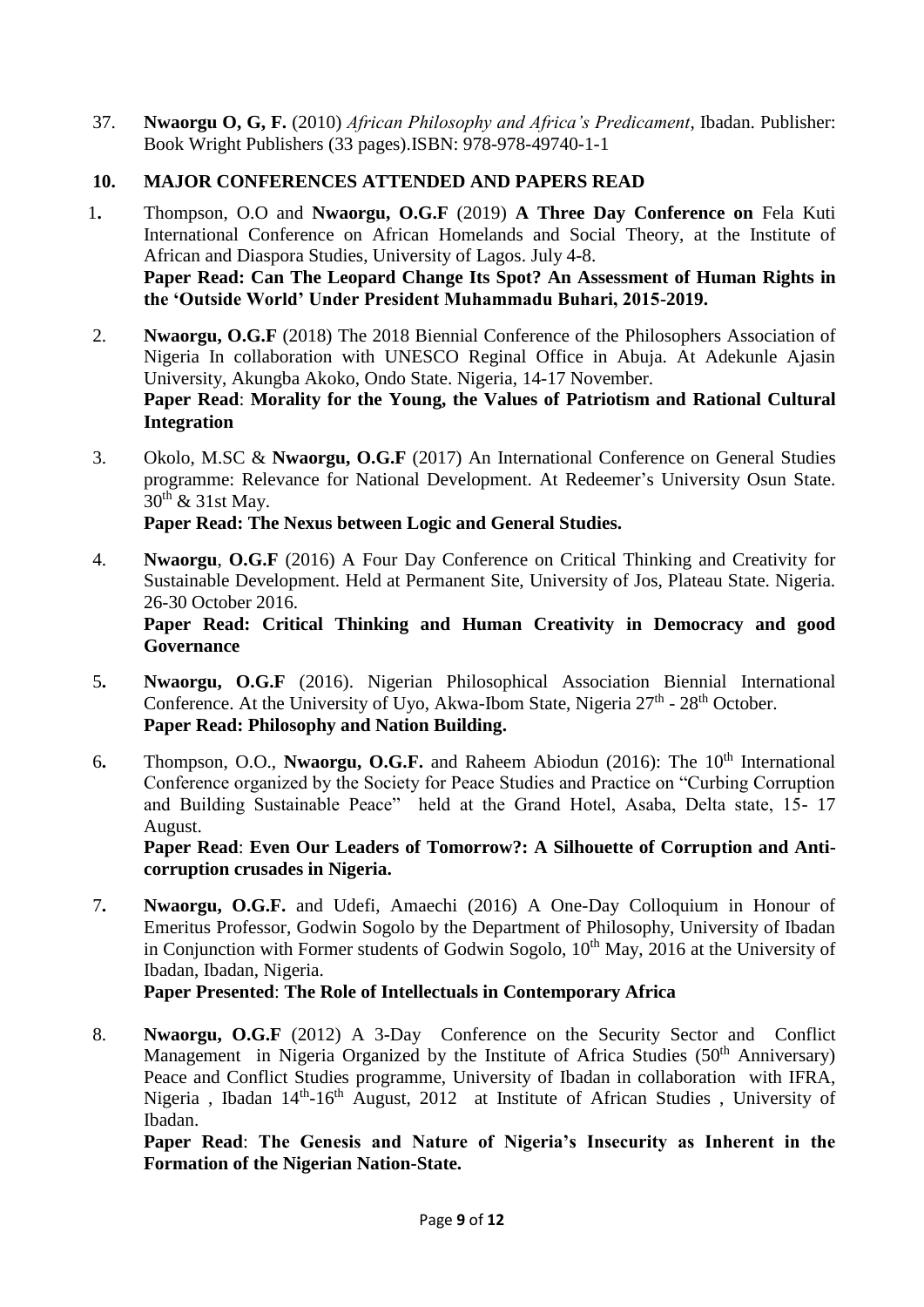- 9. **Nwaorgu, O.G.F** (2012) Golden Jubilee International Conference by the Ghana Institute of Management and Public Administration,  $7<sup>th</sup>$ -11<sup>th</sup> May, 2012 at the (MPA) Executive Conference Centre (GECC) Accra, Ghana. **Paper Read**: **Scientific Culture, Globalization and Africa.**
- 10. **Nwaorgu, O.G.F** (2012) 6<sup>th</sup> Annual Conference and General Assembly of the Society for Peace and Practice in collaboration with the Nigerian Army Peacekeeping Centre, Jaji. Kaduna 7<sup>th</sup>-9<sup>th</sup> March at the Nigerian Army Peacekeeping Centre, Jaji. **Paper Read**: **Critical Thinking and the Problem of Conflict and Insecurity in Africa.**
- 11. **Nwaorgu, O.G.F.** (2010) International Conference on the Development Philosophy of Osigwe Anyiam-Osigwe: Theme: "A Holistic Approach to Human Existence and Development" organized by the Department of Philosophy, University of Ibadan, The Osigwe Anyiam-Osigwe Foundation, Lagos and Africa Institute for Leadership, Research and Development, South Africa. 22<sup>nd</sup>-24<sup>th</sup> November, University of Ibadan. **Paper Read: Scientific Attitude as the Foundation of Technological Progress and**

**Economic Development**

### **11. INFORMATION OF FELLOWSHIP, MASTERS DISSERTAIONS AND Ph.D. THESIS SUPERVISED**

#### **a) Federal University of Agriculture, Abeokuta**

|                | <b>Title of Thesis</b>                                                                                                                                                                 | <b>Name</b><br>of Student       | <b>Year of</b><br><b>Commencement</b> | <b>Completed</b><br>/ Ongoing | <b>Status</b> |
|----------------|----------------------------------------------------------------------------------------------------------------------------------------------------------------------------------------|---------------------------------|---------------------------------------|-------------------------------|---------------|
| $\mathbf{1}$   | Access and Use of<br><b>Health Information</b><br><b>Resources as Predictors</b><br>of Clinical Decision<br>Making among Medical<br>Doctors in a Nigerian<br>teaching Hospital         | Adegboye,<br>Moyosore.<br>O     | 2017                                  | Ongoing                       | Co-Supervisor |
| $\overline{2}$ | Immigrants Regime: A<br>Threat to National and<br>Socio-Economic<br>Development in Nigeria                                                                                             | Olaseni,<br>Adewumi<br>James    | 2016                                  | Ongoing                       | Co-Supervisor |
| 3              | Informetric Analysis of<br>Library and Information<br><b>Science Research</b><br>Articles Published in<br><b>Two Professional</b><br>Journals, 2009-2018                               | Amusan,<br>Blessing<br>Babawale | 2016                                  | Ongoing                       | Co-Supervisor |
| $\overline{4}$ | <b>An Ethical Assessment</b><br>of Management<br>Decisions on Staff of<br>Small and Medium sized<br>Enterprises within<br>Abeokuta South Local<br>Government, Abeokuta,<br>Ogun State. | Daramola,<br>Oludlapo           | 2016                                  | Ongoing                       | Major         |
| 5              | <b>Effects of Stressors on</b><br>Job Satisfaction of<br>Academics in University                                                                                                       | Sowole,<br>Kehinde A            | 2012                                  | Completed                     | Co-Supervisor |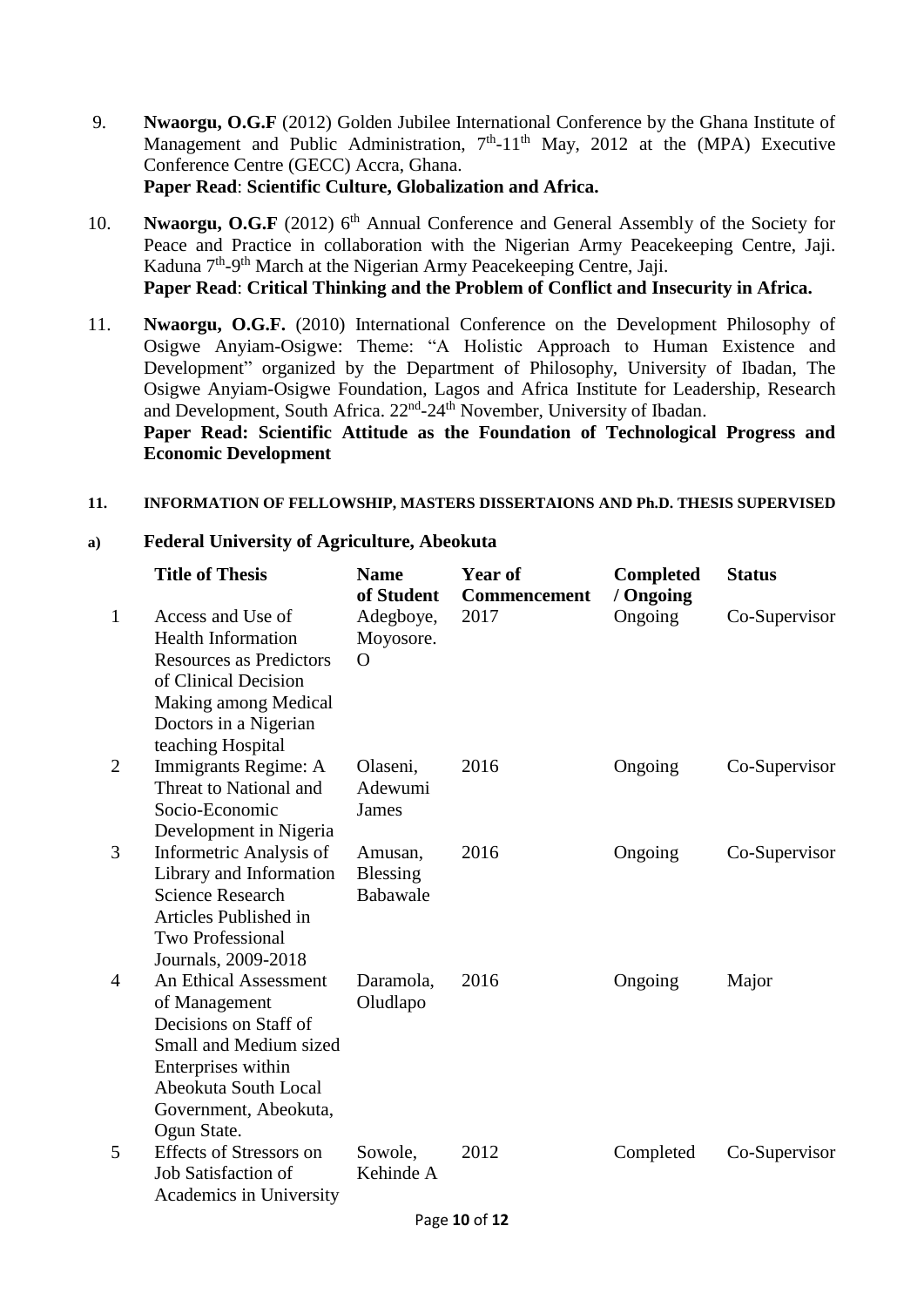| 6              | of Agriculture<br>Abeokuta, Nigeria<br>An Improved Algorithm<br>for Mining the Top-K<br>Frequent Item set with<br>Minimum Length-m in                                                         | Ogunde,<br>Adewale,<br>Ο.                        | 2012                                   | Completed                                  | Co-supervisor                       |
|----------------|-----------------------------------------------------------------------------------------------------------------------------------------------------------------------------------------------|--------------------------------------------------|----------------------------------------|--------------------------------------------|-------------------------------------|
| 7              | <b>Transaction Database</b><br>A Conversational<br>Analysis of a Science<br>Classroom Discourse in<br>selected Schools in<br>Abeokuta North Local<br>Government Area of<br>Ogun State (M.Sc.) | Ifeanyi,<br>Augusta                              | 2012                                   | Completed                                  | C0-Supervisor                       |
| 8              | The Role of Public<br><b>Relations in Conflict</b><br>Management                                                                                                                              | Odusanya,<br>O.                                  | 2012                                   | Completed                                  | Sole<br>Supervisor                  |
| b.             | <b>University of Ibadan</b>                                                                                                                                                                   |                                                  |                                        |                                            |                                     |
| $\mathbf{1}$   | <b>Title of Thesis</b><br>Albert Camus'<br><b>Existential Philosophy</b><br>and the value of Human<br>Life in Yoruba Culture<br>(M.A)                                                         | Name of<br><b>Student</b><br>Olajide,<br>Anthony | Year of<br><b>Commencement</b><br>N.A. | <b>Completed</b><br>/ Ongoing<br>Completed | <b>Status</b><br>Sole<br>Supervisor |
| $\overline{c}$ | African Jurisprudence<br>and the Okobo<br>Experience (M.A)                                                                                                                                    | Anweting<br>Kevin I.                             | N.A.                                   | Completed                                  | Sole<br>Supervisor                  |
| 3              | Karol Wojtyla's concept<br>of Human Labour and<br>labour Casualization in<br>Nigeria (M.A.)                                                                                                   | Akinsumbo<br>Anthony T.                          | N.A.                                   | Completed                                  | Sole<br>Supervisor                  |
| $\overline{4}$ | A Religious-cultural<br>Examination of<br>Euthanasia (M.A)                                                                                                                                    | Bolaji<br>Opeyemi<br>Ε.                          | N.A.                                   | Completed                                  | Sole<br>Supervisor                  |
| 5              | A Critique of<br>Anthropocentricision<br>(M.A)                                                                                                                                                | Damilola,<br>O.F.                                | N.A                                    | Completed                                  | Sole<br>Supervisor                  |
| 6              | Medical Confidentiality<br>and Patient's Right<br>(M.A)                                                                                                                                       | Abu<br>Francis O.                                | N.A.                                   | Completed                                  | Sole<br>Supervisor                  |

# **12 EXTRA CURRICULA ACTIVITIES**

- (a) Reading
- (b) Solving Puzzles
- (c) Teaching